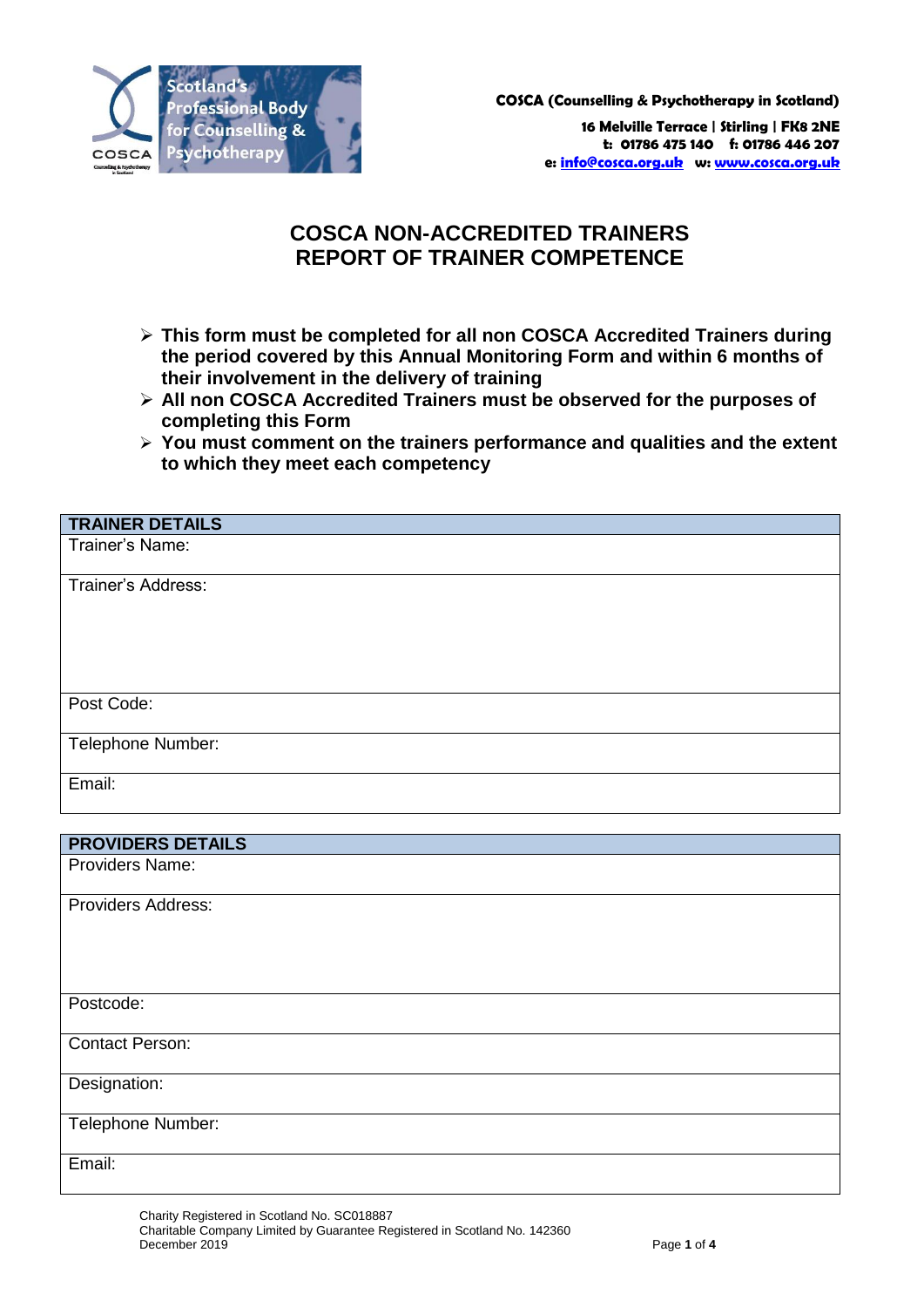## **Report of Trainer(s)**

A report about the ability and competence of all non-accredited trainers who are, or who have been, involved in the delivery of COSCA validated training is required on an annual basis to meet COSCA Validation criteria.

You are invited to provide a commentary of:

- Personal style and abilities of trainer
- Skill mix and level of competence
- Areas of strength
- Developmental points

A template is provided for the report if required, but it does not have to be used.

You may find it helpful to refer to the list of necessary skills and competencies below. The person completing the report must be familiar with the work of the trainer. Where appropriate, more than one person can contribute to the information, including the trainer.

Please note that in order to comply with COSCA validation and revalidation criteria and requirements, all non-accredited trainers who have been involved in the delivery of the course for *more than 2 years prior to the revalidation deadline* must be COSCA accredited at the time of applying for revalidation.

## **Trainer Skills and Competencies:**

- **Ensures that participants feel safe and supported**
- **Models the counselling approach in interactions with students**
- **Presents and explains the aims and outcomes of the activity/exercise**
- **Presents information clearly and accurately**
- **Uses a variety of training methods to enhance the learning opportunities, when using visual aids makes them legible and accurate**
- **Sequences and paces information to suit the group and individual learners**
- **Uses language appropriate to the level of understanding within the group**
- **Provides additional and summary information, on request**
- **Adjusts presentations in response to learners needs**
- **Deals sensitively and appropriately with distractions and interruptions**
- **Uses appropriate questioning and information seeking techniques**
- **Creates a climate where learners can comfortably ask questions and make comments**
- **Supports learners in learning new skills**
- **Appropriately challenges excluding or discriminatory behaviour or language**
- **Gives appropriate feedback in a positive and helpful manner**
- **Facilitates participants in self assessment**
- **Welcomes and uses feedback about self from participants and others I involved in training delivery**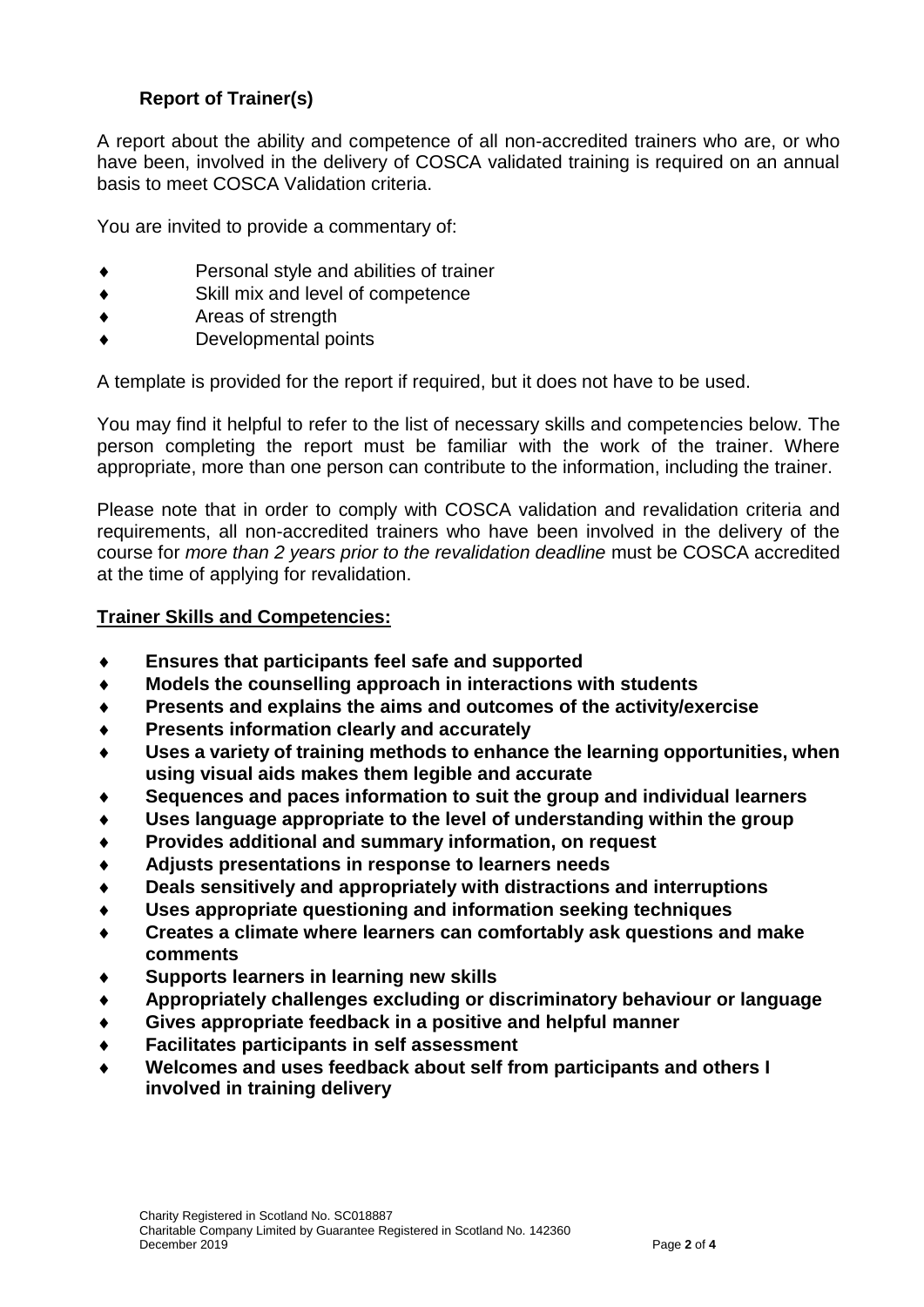| <b>NAME OF</b><br><b>TRAINER:</b>         |  | <b>DATE OF</b><br><b>REPORT:</b> |
|-------------------------------------------|--|----------------------------------|
|                                           |  |                                  |
| <b>Personal style<br/>&amp; Abilities</b> |  |                                  |
|                                           |  |                                  |
| Skill mix and<br>level of<br>competence   |  |                                  |
|                                           |  |                                  |